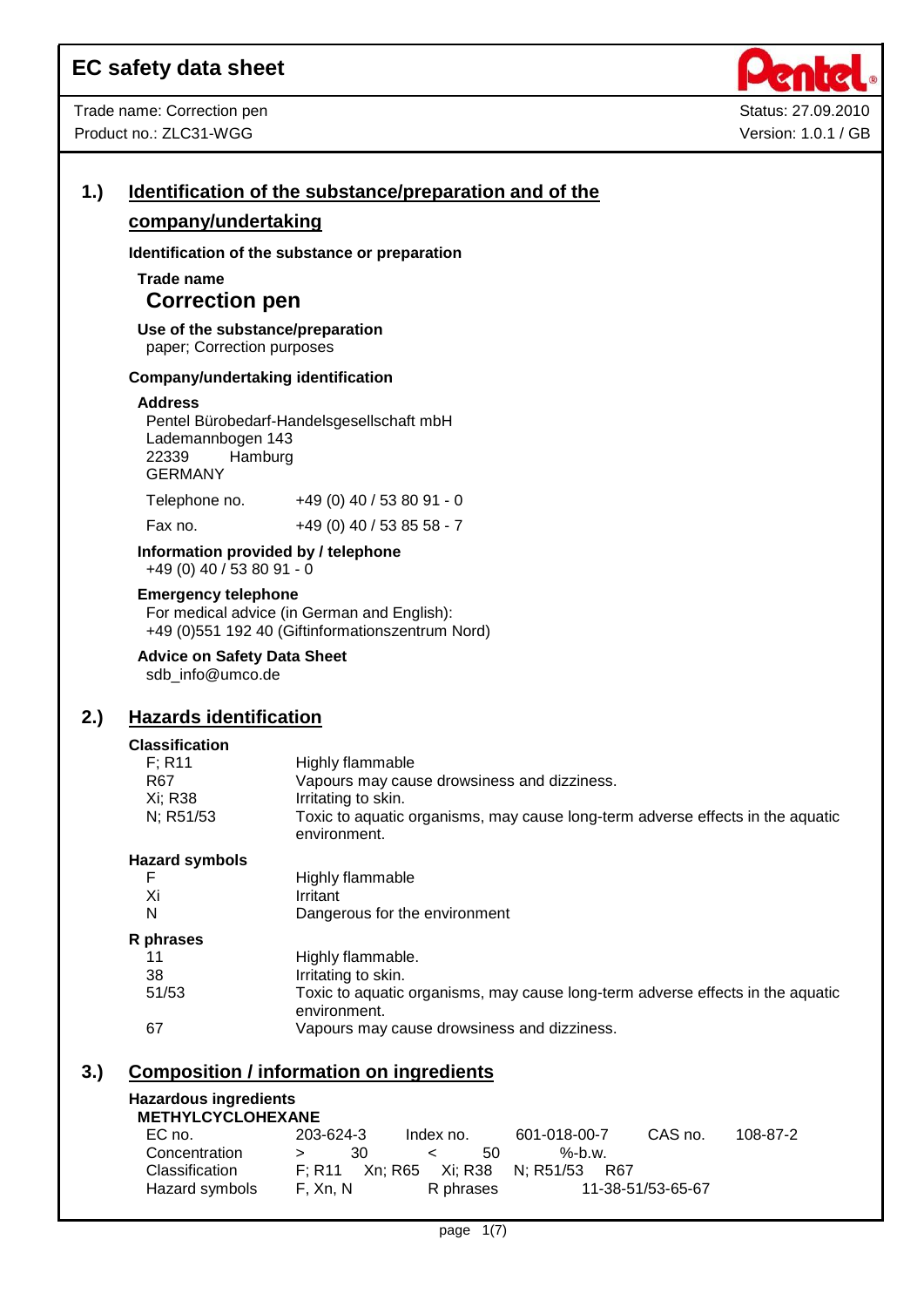| Low boiling point naphtha - unspecified, Solvent naphtha (petroleum), light arom.        |                 |         |                   |    |              |           |     |                   |            |
|------------------------------------------------------------------------------------------|-----------------|---------|-------------------|----|--------------|-----------|-----|-------------------|------------|
| EC no.                                                                                   | 265-199-0       |         | Index no.         |    | 649-356-00-4 |           |     | CAS no.           | 64742-95-6 |
| Concentration                                                                            | $\lt$           | 0,5     |                   |    |              | $%$ -b.w. |     |                   |            |
| Classification                                                                           | R <sub>10</sub> | Xn; R65 | Xi; R37 N; R51/53 |    |              |           | R67 |                   |            |
| Hazard symbols                                                                           | Xn; N           |         | R phrases         |    |              |           |     | 10-37-51/53-65-67 |            |
| Low boiling point hydrogen treated naphtha, Naphtha (petroleum), hydrodesulfurized heavy |                 |         |                   |    |              |           |     |                   |            |
| EC no.                                                                                   | 265-185-4       |         | Index no.         |    | 649-330-00-2 |           |     | CAS no.           | 64742-82-1 |
| Concentration                                                                            | $\lt$           | 0,5     |                   |    |              | $%$ -b.w. |     |                   |            |
| Classification                                                                           | R <sub>10</sub> | Xn; R65 | N: R51/53         |    | R67          | R66       |     |                   |            |
| Hazard symbols                                                                           | Xn; N           |         | R phrases         |    |              |           |     | 10-51/53-65-66-67 |            |
| titanium-dioxide                                                                         |                 |         |                   |    |              |           |     |                   |            |
| EC no.                                                                                   | 236-675-5       |         | Index no.         |    |              |           |     | CAS no.           | 13463-67-7 |
| Concentration                                                                            | $\geq$          | 30      | $\,<\,$           | 50 |              | $%$ -b.w. |     |                   |            |
| Classification                                                                           |                 |         |                   |    |              |           |     |                   |            |
| Hazard symbols                                                                           |                 |         | R phrases         |    |              |           |     |                   |            |
| silicon dioxide, chemically prepared                                                     |                 |         |                   |    |              |           |     |                   |            |
| EC no.                                                                                   | 231-545-4       |         | Index no.         |    |              |           |     | CAS no.           | 7631-86-9  |
| Concentration                                                                            | >               |         | <                 | 5  |              | $%$ -b.w. |     |                   |            |
| Classification                                                                           |                 |         |                   |    |              |           |     |                   |            |
| Hazard symbols                                                                           |                 |         | R phrases         |    |              |           |     |                   |            |

## **4.) First aid measures**

#### **General information**

In case of persisting adverse effects, consult a physician. Remove contaminated clothing and shoes immediately, and launder thoroughly before reusing.

#### **After inhalation**

Remove affected person from the immediate area. Ensure supply of fresh air.

#### **After skin contact**

Wash off immediately with soap and water. Do NOT use solvents or thinners !

#### **After eye contact**

Separate eyelids, wash the eyes thoroughly with water (15 min.). Seek medical assistance.

#### **After ingestion**

Do not induce vomiting. Summon a doctor immediately. Never give anything by mouth to an unconscious person.

## **5.) Fire-fighting measures**

#### **Suitable extinguishing media**

Alcohol-resistant foam; extinguishing powder; Carbon dioxide; Water spray jet

### **Extinguishing media that must not be used for safety reasons**

Full water jet

#### **Special exposure hazards arising from the substance or preparation itself, combustion products, resulting gases**

In the event of fire, the following can be released: Carbon dioxide (CO2); Carbon monoxide (CO)

#### **Special protective equipment for fire-fighters**

Use self-contained breathing apparatus. Wear protective clothing.

#### **Other information**

Cool endangered containers with water spray jet. Suppres gases/vapours/mists with water spray jet.

### **6.) Accidental release measures**

#### **Personal precautions**

Refer to protective measures listed in sections 7 and 8. Ensure adequate ventilation. Keep away sources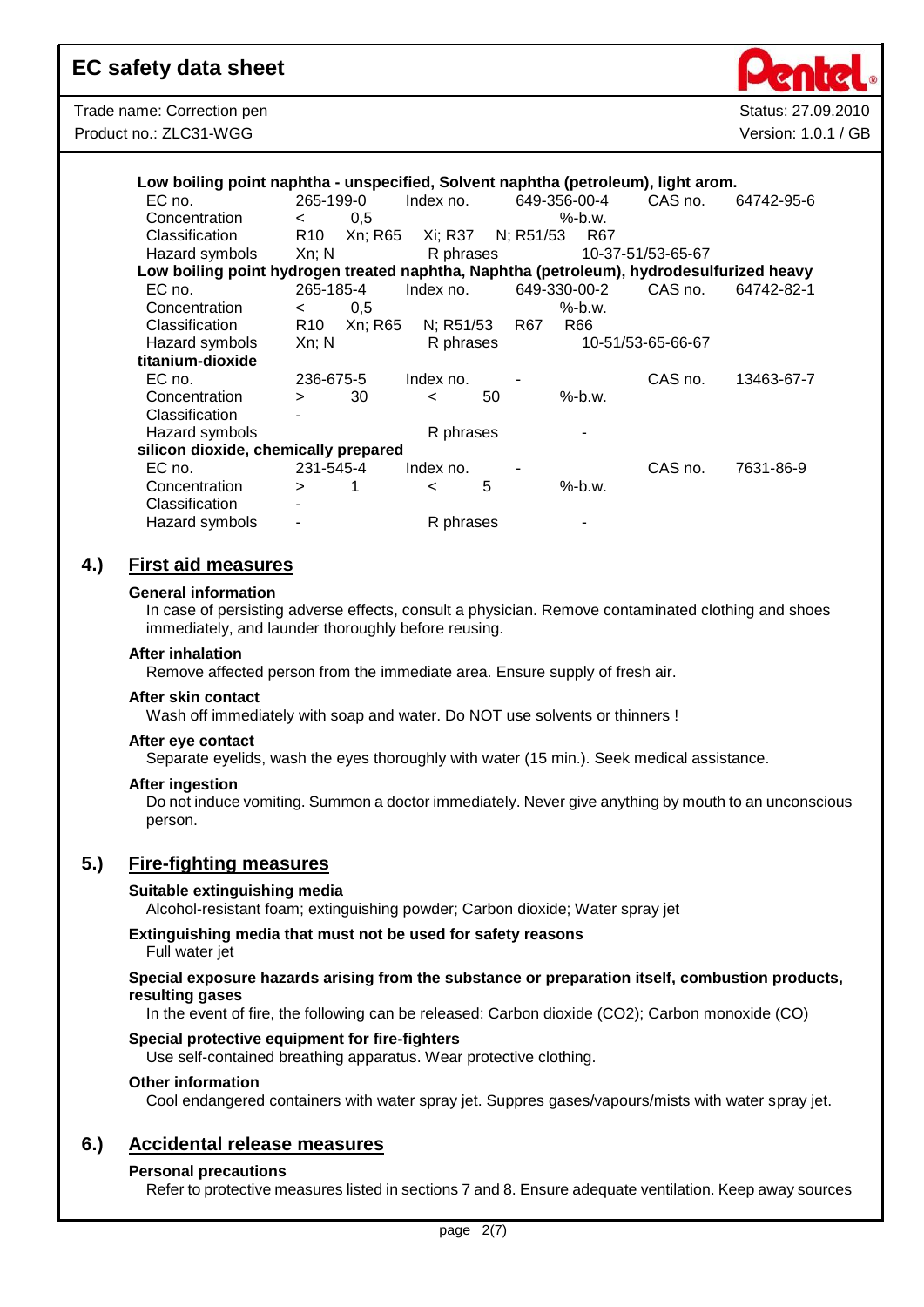Trade name: Correction pen Status: 27.09.2010 Product no.: ZLC31-WGG Version: 1.0.1 / GB



of ignition. Do not inhale vapours. Avoid contact with skin, eyes and clothing.

#### **Environmental precautions**

Do not discharge into the drains/surface waters/groundwater.

#### **Methods for cleaning up/taking up**

Take up with absorbent material (e.g., sand, kieselguhr, universal binder). Send in suitable containers for recovery or disposal.

### **7.) Handling and storage**

#### **Handling**

#### **Advice on safe handling**

Provide good ventilation of working area (local exhaust ventilation, if necessary). If workplace exposure limits are exceeded, respiratory protection approved for this particular job must be worn. Product inherent handling risks must be minimised taking the appropriate measures for protection and preventive actions. The working process should be designed to rule out the release of hazardous substances or skin contact as far it is possible by the state of the art.

#### **Advice on protection against fire and explosion**

Vapours can form an explosive mixture with air. Take precautionary measures against static charges. Keep away from sources of heat and ignition.

#### **Storage**

#### **Requirements for storage rooms and vessels**

Containers which are opened must be carefully resealed and kept upright to prevent leakage. Always keep in containers of same material as the original one.

#### **Advice on storage assembly**

None known

#### **Further information on storage conditions**

Keep container tightly closed and dry in a cool, well-ventilated place. Protect from heat and direct sunlight.

#### **8.) Exposure controls / personal protection**

#### **Exposure limit values titanium-dioxide**

| List of approved workplace exposure limits (WELs) / EH40 |                         |                   |  |
|----------------------------------------------------------|-------------------------|-------------------|--|
| Titanium dioxide<br>total inhalable dust<br>TWA          | 10                      | ma/m <sup>3</sup> |  |
| List of approved workplace exposure limits (WELs) / EH40 |                         |                   |  |
| CAS no.<br>EC no.                                        | 13463-67-7<br>236-675-5 |                   |  |
| itanium-gioxige                                          |                         |                   |  |

Titanium dioxide respirable dust TWA 4 mg/m<sup>3</sup>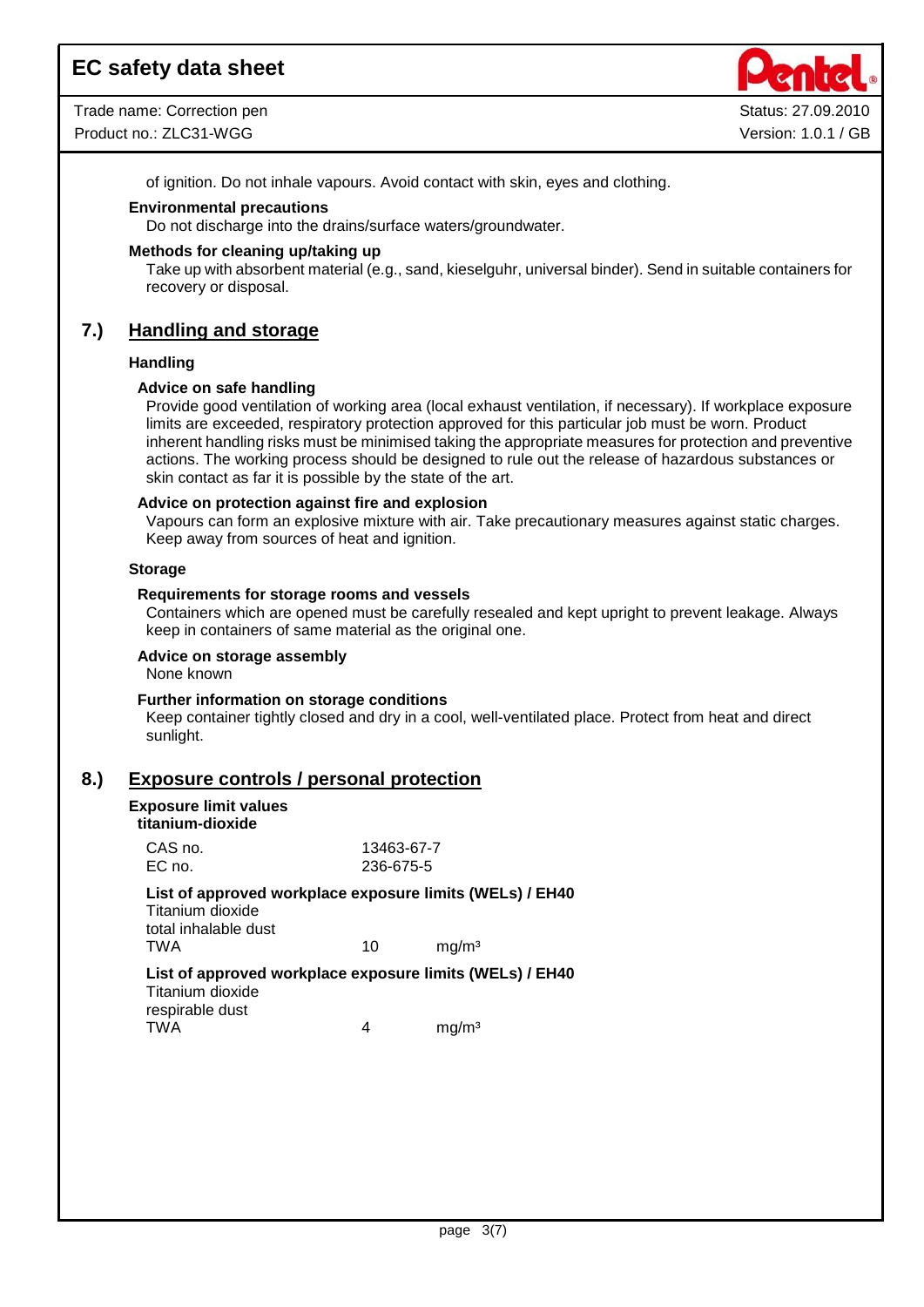Trade name: Correction pen Status: 27.09.2010 Product no.: ZLC31-WGG Version: 1.0.1 / GB



| CAS no.                                                                                  | 7631-86-9  |                                                                                                                                                                                                                                                                                                                                                                                                                                                                                                                                                                                                                                                          |
|------------------------------------------------------------------------------------------|------------|----------------------------------------------------------------------------------------------------------------------------------------------------------------------------------------------------------------------------------------------------------------------------------------------------------------------------------------------------------------------------------------------------------------------------------------------------------------------------------------------------------------------------------------------------------------------------------------------------------------------------------------------------------|
| EC no.                                                                                   | 231-545-4  |                                                                                                                                                                                                                                                                                                                                                                                                                                                                                                                                                                                                                                                          |
| Silica, amorphous<br>inhalable dust                                                      |            | List of approved workplace exposure limits (WELs) / EH40                                                                                                                                                                                                                                                                                                                                                                                                                                                                                                                                                                                                 |
| <b>TWA</b>                                                                               | 6          | mg/m <sup>3</sup>                                                                                                                                                                                                                                                                                                                                                                                                                                                                                                                                                                                                                                        |
| Silica, amorphous<br>respirable dust                                                     |            | List of approved workplace exposure limits (WELs) / EH40                                                                                                                                                                                                                                                                                                                                                                                                                                                                                                                                                                                                 |
| <b>TWA</b>                                                                               | 2,4        | mg/m <sup>3</sup><br>Low boiling point hydrogen treated naphtha, Naphtha (petroleum), hydrodesulfurized heavy                                                                                                                                                                                                                                                                                                                                                                                                                                                                                                                                            |
| CAS no.                                                                                  | 64742-82-1 |                                                                                                                                                                                                                                                                                                                                                                                                                                                                                                                                                                                                                                                          |
| EC no.                                                                                   | 265-185-4  |                                                                                                                                                                                                                                                                                                                                                                                                                                                                                                                                                                                                                                                          |
| <b>TWA</b>                                                                               | 1200       | List of approved workplace exposure limits (WELs) / EH40<br>mg/m <sup>3</sup>                                                                                                                                                                                                                                                                                                                                                                                                                                                                                                                                                                            |
| <b>Exposure controls</b>                                                                 |            |                                                                                                                                                                                                                                                                                                                                                                                                                                                                                                                                                                                                                                                          |
| Personal protective equipment                                                            |            |                                                                                                                                                                                                                                                                                                                                                                                                                                                                                                                                                                                                                                                          |
| <b>Respiratory protection</b><br>the event workplace threshold values are not specified. |            | If workplace exposure limits are exceeded, a respiration protection approved for this particular job must<br>be worn. In case of aerosol and mist formation, take appropriate measures for breathing protection in                                                                                                                                                                                                                                                                                                                                                                                                                                       |
| <b>Hand protection</b>                                                                   |            | Sufficient protection is given wearing suitable protective gloves checked according to i.e. EN 374, in the<br>event of risk of skin contact with the product. Before use, the protective glove should be tested in any<br>case for its specific work-station suitability (i.e. mechanical resistance, product compatibility and<br>antistatic properties). Adhere to the manufacturer's instructions and information relating to the use,<br>storage, care and replacement of protective gloves. Protective gloves shall be replaced immediately<br>when physically damaged or worn. Design operations thus to avoid permanent use of protective gloves. |
| Eye protection<br>Safety glasses with side protection shield (EN 166)                    |            |                                                                                                                                                                                                                                                                                                                                                                                                                                                                                                                                                                                                                                                          |
| <b>Skin protection</b><br>Normal chemical work clothing.                                 |            |                                                                                                                                                                                                                                                                                                                                                                                                                                                                                                                                                                                                                                                          |
| General protective and hygiene measures                                                  |            | Do not eat, drink or smoke during work time. Keep away from foodstuffs and beverages. Avoid contact<br>with eyes and skin. Remove soiled or soaked clothing immediately. Do not inhale vapours. Clean skin                                                                                                                                                                                                                                                                                                                                                                                                                                               |

## **General information**

| וטווסו מו ווווטווווומנוטוו |              |
|----------------------------|--------------|
| Form                       | liquid       |
| Colour                     | white        |
| Odour                      | solvent-like |
|                            |              |

### **Important health, safety and environmental information**

| Boiling point |    |
|---------------|----|
| 100           | °C |
|               |    |
| $-4.4$        | °C |
|               |    |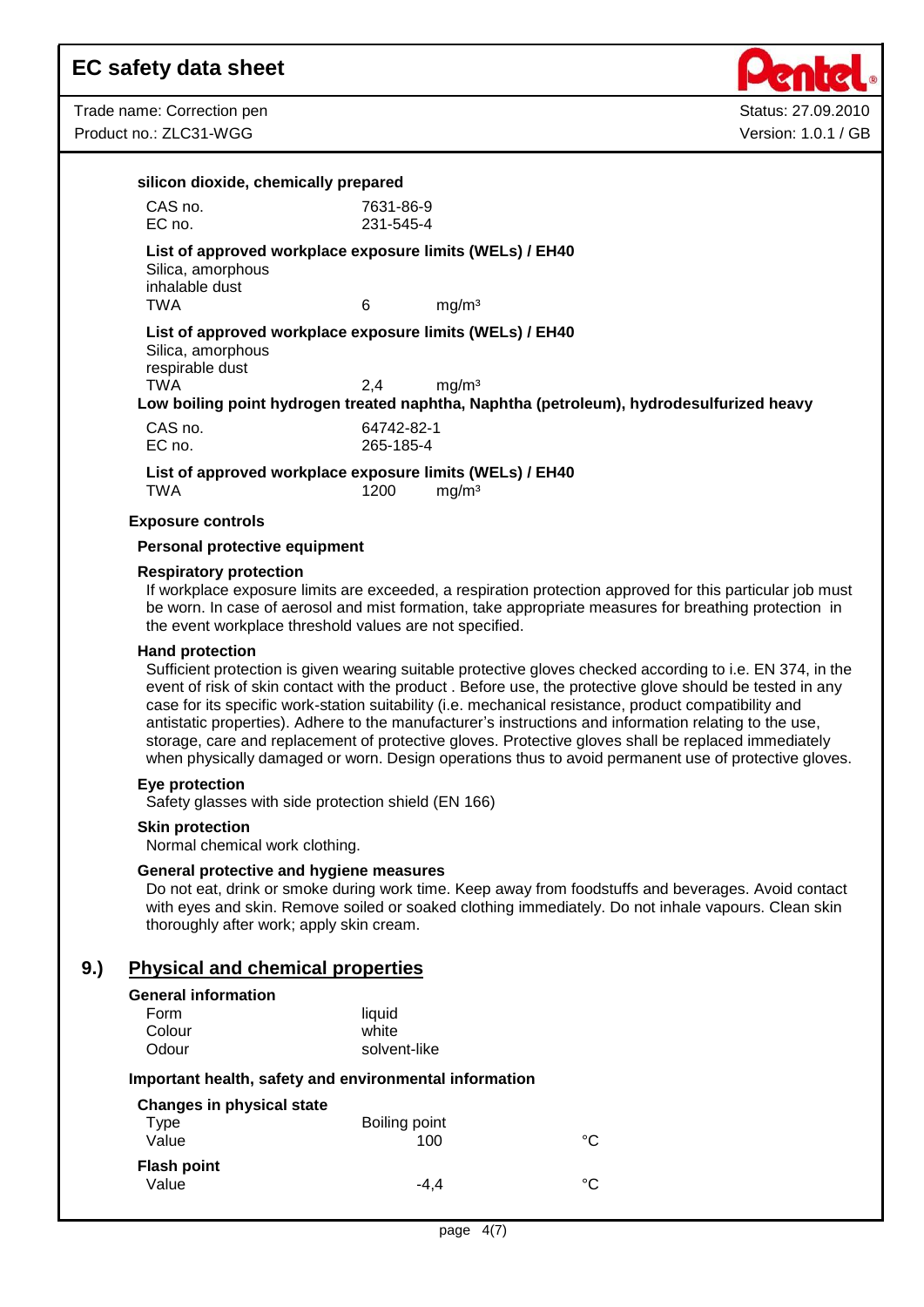Trade name: Correction pen Status: 27.09.2010 Product no.: ZLC31-WGG Version: 1.0.1 / GB

**Density** 

| Value                 | 1.29    |     | q/cm <sup>3</sup> |
|-----------------------|---------|-----|-------------------|
| Reference temperature | 20      | ° C |                   |
| Viscosity             |         |     |                   |
| Type                  | dynamic |     |                   |
| Value                 | 83      |     | mPa*s             |
| Reference temperature | 20      | °C  |                   |

## **10.) Stability and reactivity**

**Conditions to avoid**

Protect from sun.

## **Materials to avoid**

None known.

#### **Hazardous decomposition products**

No hazardous decomposition products known.

## **11.) Toxicological information**

#### **Experience in practice**

Inhalation of solvent vapours in higher concentration may lead to nausea, headache, drowsiness and dizziness. Repeated and prolonged skin contact may cause removal of natural fat from the skin and irritation of the skin. Irritating to skin.

#### **Other information (chapter 11.)**

Product specific toxicological data are not known.

## **12.) Ecological information**

#### **Other information**

Ecological data are not available. Do not discharge product unmonitored into the environment.

### **13.) Disposal considerations**

#### **Product**

Allocation of a waste code number, according to the European Waste Catalogue, should be carried out in agreement with the regional waste disposal company.

#### **Packaging**

Residuals must be removed from packaging and when emptied completely disposed of in accordance with the regulations for waste removal. Incompletely emptied packaging must be disposed of in the form of disposal specified by the regional disposer.

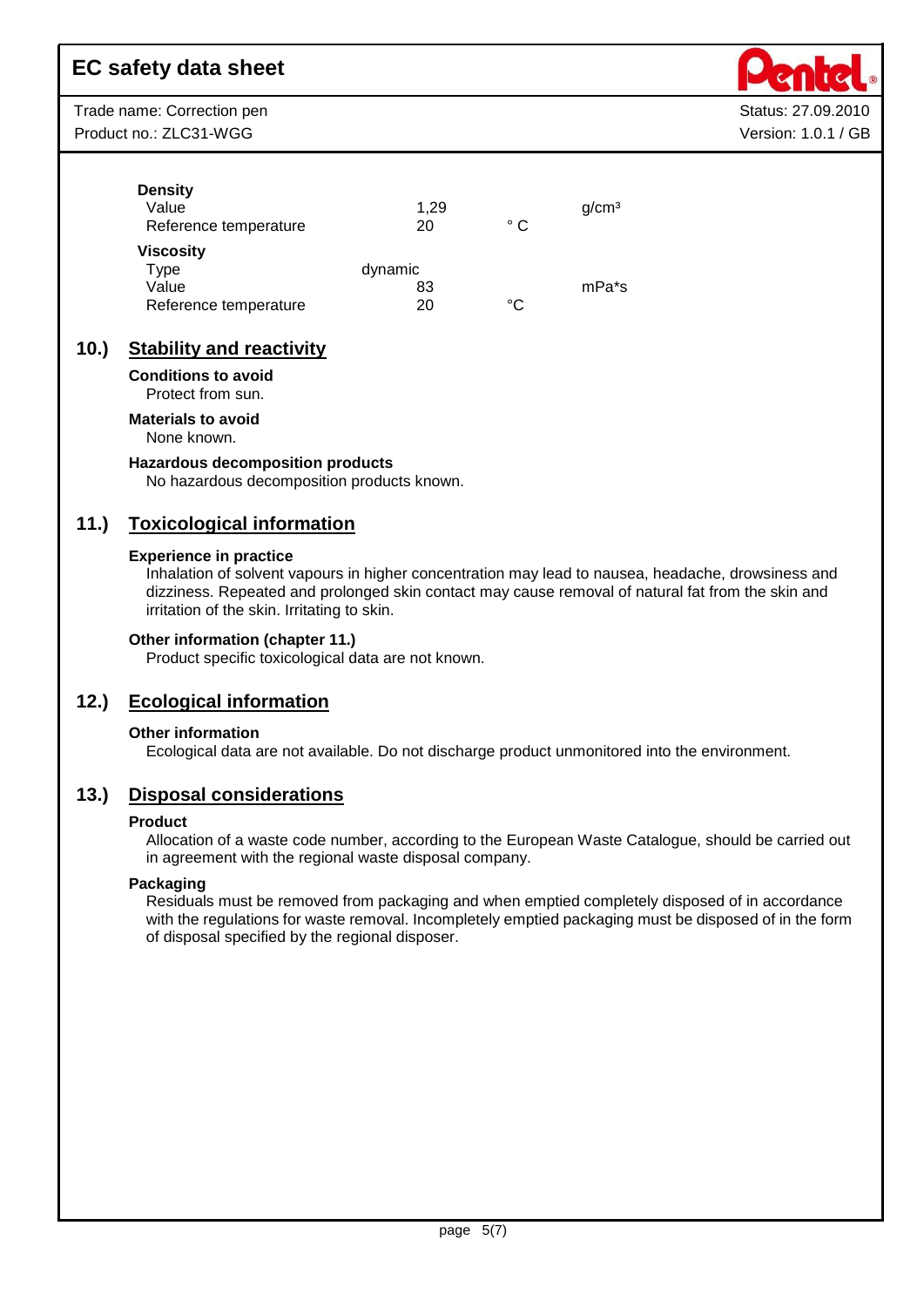Trade name: Correction pen Status: 27.09.2010 Product no.: ZLC31-WGG Version: 1.0.1 / GB



| 14.) | <b>Transport information</b>                                                                                                                                                                                                                                                               |                                                                                                                           |
|------|--------------------------------------------------------------------------------------------------------------------------------------------------------------------------------------------------------------------------------------------------------------------------------------------|---------------------------------------------------------------------------------------------------------------------------|
|      | <b>Transport ADR/RID/ADN</b><br>Class<br>Classification code<br>Packing group<br>Hazard identification no.<br>UN number<br><b>Technical name</b><br>Danger releasing substance<br>Special Provision 640<br>Tunnel restriction code<br>Label<br>Environmentally hazardous<br>substance mark | 3<br>F <sub>1</sub><br>Ш<br>33<br>1263<br><b>PAINT</b><br>Methylcyclohexane<br>640D<br>D/E<br>3<br>Symbol "fish and tree" |
|      | <b>Transport IMDG</b><br>Class<br>Packing group<br>UN number<br>Proper shipping name<br>Danger releasing substance<br>EmS<br>Label<br>Marine pollutant mark                                                                                                                                | 3<br>Ш<br>1263<br><b>PAINT</b><br>Methylcyclohexane<br>$F-E+S-E$<br>3<br>Symbol "fish and tree"                           |
|      | <b>Transport ICAO/IATA</b><br>Class<br>Packing group<br>UN number<br>Proper shipping name<br>Label                                                                                                                                                                                         | 3<br>н<br>1263<br>Paint<br>3                                                                                              |

## **15.) Regulatory information**

#### **Labelling in accordance with EC directives**

**The product is classified and labelled in accordance with EC Directive 1999/45/EC.**

The data subject of this Material Safety Data sheet refer to the ink contained in this product (marker).

| <b>Hazard symbols</b><br>F<br>Xi<br>N | Highly flammable<br>Irritant<br>Dangerous for the environment                                  |
|---------------------------------------|------------------------------------------------------------------------------------------------|
| R phrases                             |                                                                                                |
|                                       | Highly flammable.                                                                              |
| 38                                    | Irritating to skin.                                                                            |
| 51/53                                 | Toxic to aquatic organisms, may cause long-term adverse effects in the aquatic<br>environment. |
| 67                                    | Vapours may cause drowsiness and dizziness.                                                    |
| S phrases                             |                                                                                                |
| 2                                     | Keep out of the reach of children.                                                             |
| 46                                    | If swallowed, seek medical advice immediately and show this container or label.                |
| 61                                    | Avoid release to the environment. Refer to special instructions / Safety data<br>sheets.       |